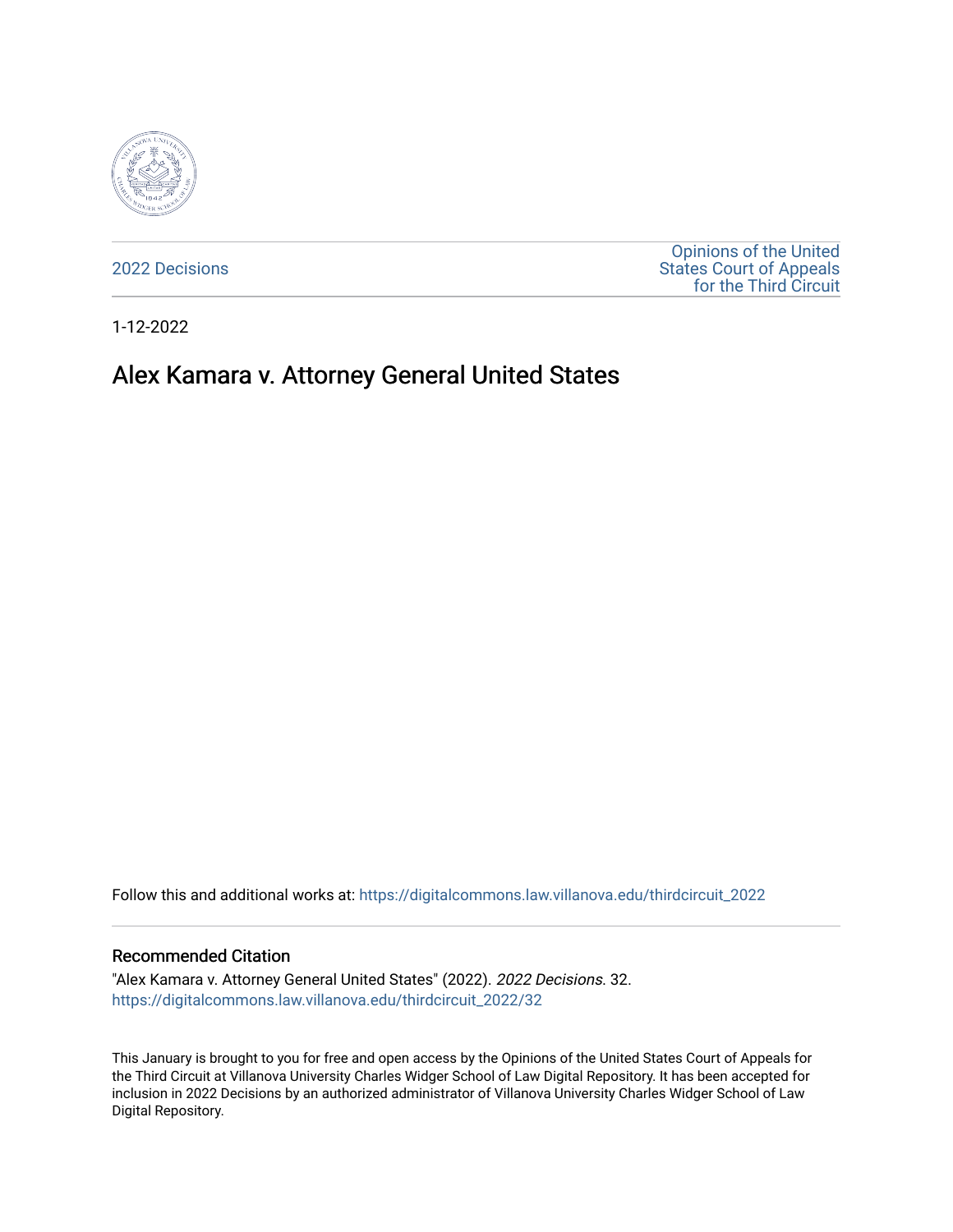### **NOT PRECEDENTIAL**

## UNITED STATES COURT OF APPEALS FOR THE THIRD CIRCUIT

\_\_\_\_\_\_\_\_\_\_\_\_

## No. 21-1133 \_\_\_\_\_\_\_\_\_\_\_\_\_

## ALEX BAIKAY KAMARA, Petitioner,

v.

### ATTORNEY GENERAL UNITED STATES OF AMERICA \_\_\_\_\_\_\_\_\_\_\_\_\_\_\_\_

On Petition for Review from the Board of Immigration Appeals (Agency No. A078-783-452) Immigration Judge: Pallavi S. Shirole

Submitted Pursuant to Third Circuit L.A.R. 34.1(a) November 18, 2021

\_\_\_\_\_\_\_\_\_\_\_\_\_

\_\_\_\_\_\_\_\_\_\_\_\_\_\_

Before: CHAGARES , BIBAS and FUENTES, *Circuit Judges*

(Opinion filed: January 12, 2022) \_\_\_\_\_\_\_\_\_\_\_\_

> OPINION\*\* \_\_\_\_\_\_\_\_\_\_\_\_\_

 $\ast$  Honorable Michael A. Chagares, United States Circuit Judge for the Third Circuit, assumed Chief Judge status on December 4, 2021.

This disposition is not an opinion of the full Court and, pursuant to I.O.P. 5.7, does not constitute binding precedent.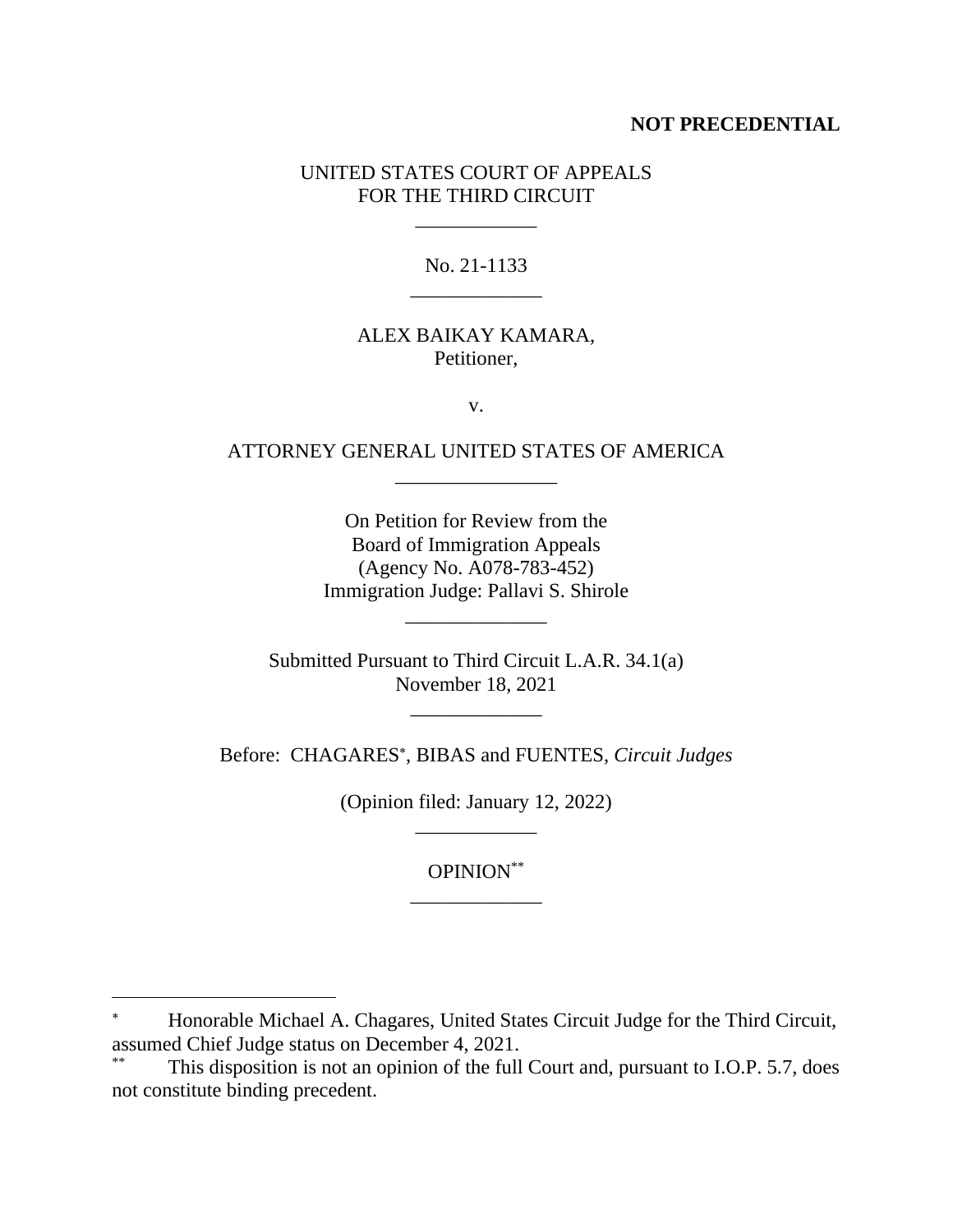#### FUENTES, *Circuit Judge*.

Alex Baikay Kamara petitions this Court to reverse the decision of the Board of Immigration Appeals ("BIA") affirming the order of the Immigration Judge ("IJ") denying his application for protection under the Convention Against Torture ("CAT"). For the reasons explained herein, we will deny Kamara's petition.

#### I.

Kamara is a citizen of Sierra Leone and a member of the Temne tribe. In 1997, George Adams, a lieutenant in the Sierra Leonean military, sexually assaulted Kamara's sister in front of him, struck Kamara with the butt of an AK-47 rifle, and threatened to kill Kamara if he saw Kamara again.<sup>1</sup> Kamara later testified against Adams during a military tribunal. Kamara left Sierra Leone in 1999. He was admitted to the United States as a refugee in 2001 and became a lawful permanent resident in 2004. Kamara has returned to Sierra Leone once since he left—a one-month trip in 2010 to visit the graves of his mother and sister.<sup>2</sup>

In 2018, Kamara was convicted of two criminal offenses in the Superior Court of New Jersey, Camden County: (1) criminal sexual assault in the fourth degree,<sup>3</sup> and  $(2)$  endangering the welfare of children in the third degree.<sup>4</sup> Following these convictions, the Department of Homeland Security ("DHS") initiated removal proceedings against

<sup>1</sup> Adams was a member of the Armed Forces Revolutionary Council ("AFRC"), which staged a military coup in May 1997 and wielded political power over Sierra Leone in conjunction with the Revolutionary United Front ("RUF") at the time of these assaults.

<sup>2</sup> Kamara asserts that he was in hiding during his visit. *See* A.R. 151–53.

<sup>3</sup> N.J. Stat. Ann. § 2C:14-3B (2018).

<sup>4</sup> N.J. Stat. Ann. § 2C:24-4A(1) (2018).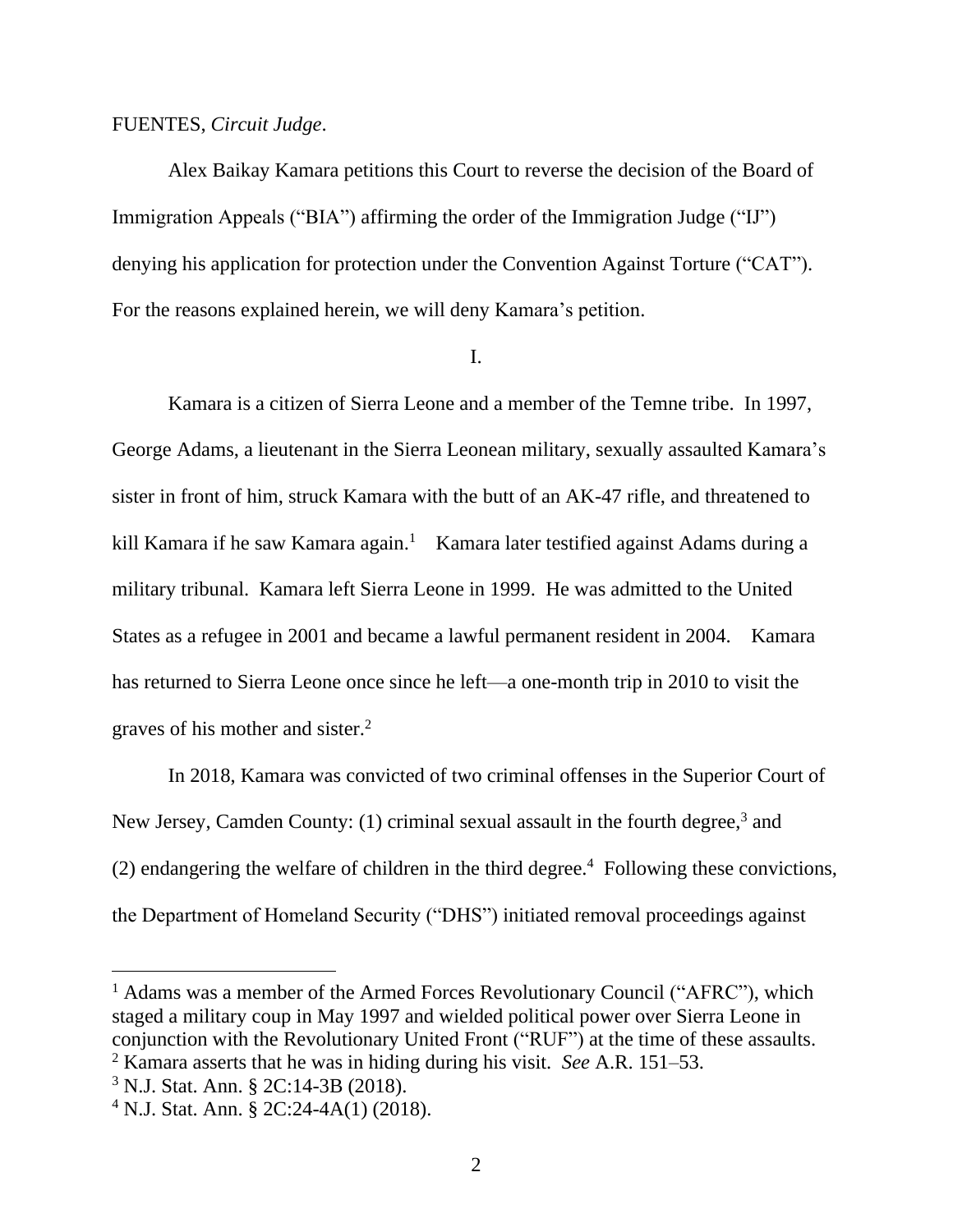Kamara, charging him as removable on two independent grounds under the Immigration and Nationality Act ("INA"): (1) INA Section 237(a)(2)(E)(i) (8 U.S.C.

§ 1227(a)(2)(E)(i)), for being convicted of a crime of child abuse; and (2) INA Section  $237(a)(2)(A)(iii)$  (8 U.S.C. § 1227(a)(2)(A)(iii)), for being convicted of an aggravated felony of sexual abuse of a minor, as defined in INA Section 101(a)(43)(A) (8 U.S.C.  $§ 1101(a)(43)(A)).$ 

Kamara applied for asylum, withholding of removal, and protection under the CAT. He expressed fear that Adams will torture him if he were to return to Sierra Leone.<sup>5</sup> The IJ sustained the two independent charges of removability against Kamara; denied Kamara's application for asylum, withholding of removal, and protection under the CAT; and ordered Kamara removed to Sierra Leone. Kamara appealed the IJ's decision, but the BIA agreed with the IJ and dismissed Kamara's appeal. Kamara timely filed a petition for review with this Court.

#### $II<sup>6</sup>$

Kamara raises three issues for review: (1) whether he forfeited his right to challenge the IJ's finding that he was removable for having committed an aggravated felony of sexual abuse of a minor; (2) whether he met his burden for protection under the

<sup>&</sup>lt;sup>5</sup> Kamara also asserted that his distinguishing features—light skin, blonde hair, and green eyes—make him easily identifiable and that the Sierra Leonean government would discriminate against him.

<sup>&</sup>lt;sup>6</sup> We have jurisdiction to review the BIA's decision pursuant to 8 U.S.C.  $\S$  1252(a) (2021).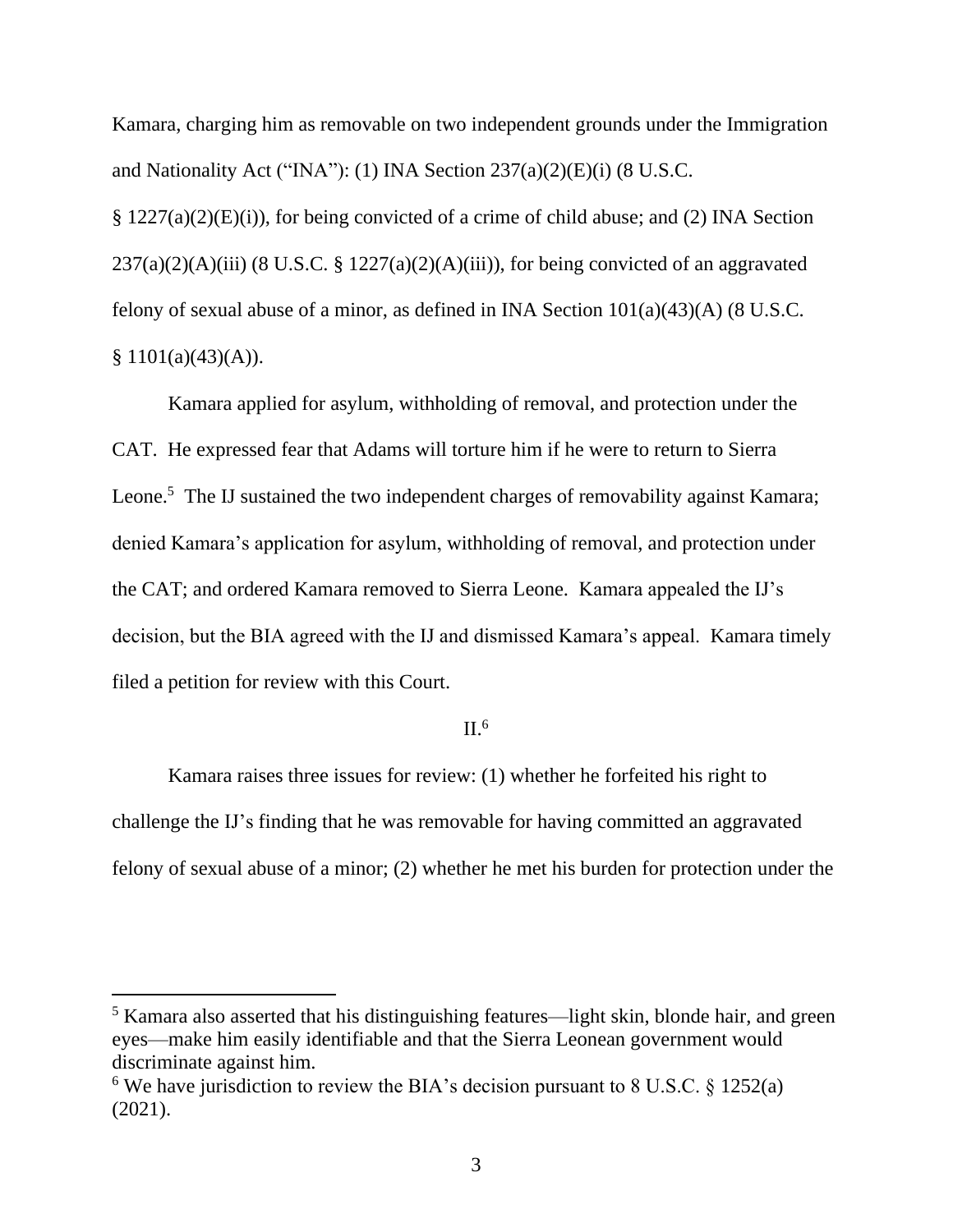CAT; and (3) whether the IJ curtailed his due process right to present evidence of past harm from his refugee record. We address each issue in turn.

A.

Kamara first argues that the BIA erred in concluding that he forfeited his right to challenge the IJ's finding that he committed an aggravated felony of sexual abuse of a minor.<sup>7</sup>

This Court reviews the legal determinations of the BIA, including whether a petitioner forfeited an issue on appeal, *de novo*. 8 We may review a final order of removal only if the petitioner has exhausted all administrative remedies available to the petitioner as of right.<sup>9</sup> A petitioner "is required to raise and exhaust his or her remedies as to each claim or ground for relief if he or she is to preserve the right of judicial review of that claim."<sup>10</sup> A petitioner is deemed to have exhausted his administrative remedies "so long

<sup>7</sup> The BIA concluded that Kamara "waived" his right to challenge the finding that he committed an aggravated felony of sexual abuse of a minor, A.R. 3–4, but we consider this to be an instance of forfeiture since Kamara failed to assert the right timely on appeal. *See, e.g.*, *United States v. Olano*, 507 U.S. 725, 733 (1993) ("Waiver is different from forfeiture. Whereas forfeiture is the failure to make the timely assertion of a right, waiver is the intentional relinquishment or abandonment of a known right.") (internal quotation marks omitted); *Barna v. Bd. of Sch. Directors of Panther Valley Sch. Dist.*, 877 F.3d 136, 147 (3d Cir. 2017) ("'[F]orfeiture is the failure to make the timely assertion of a right,' an example of which is an inadvertent failure to raise an argument.") (quoting *Olano*, 507 U.S. at 733).

<sup>8</sup> *See Alimbaev v. Att'y Gen.*, 872 F.3d 188, 194 (3d Cir. 2017).

 $9$  8 U.S.C. § 1252(d)(1) (2021).

<sup>10</sup> *Abdulrahman v. Ashcroft*, 330 F.3d 587, 594–95 (3d Cir. 2003); *see also Lin v. Att'y Gen.*, 543 F.3d 114, 120–21 (3d Cir. 2008) ("Accordingly, a petitioner is deemed to have 'exhausted all administrative remedies,' and thereby 'preserves the right of judicial review,' if he or she raises all issues before the BIA.") (internal citations omitted).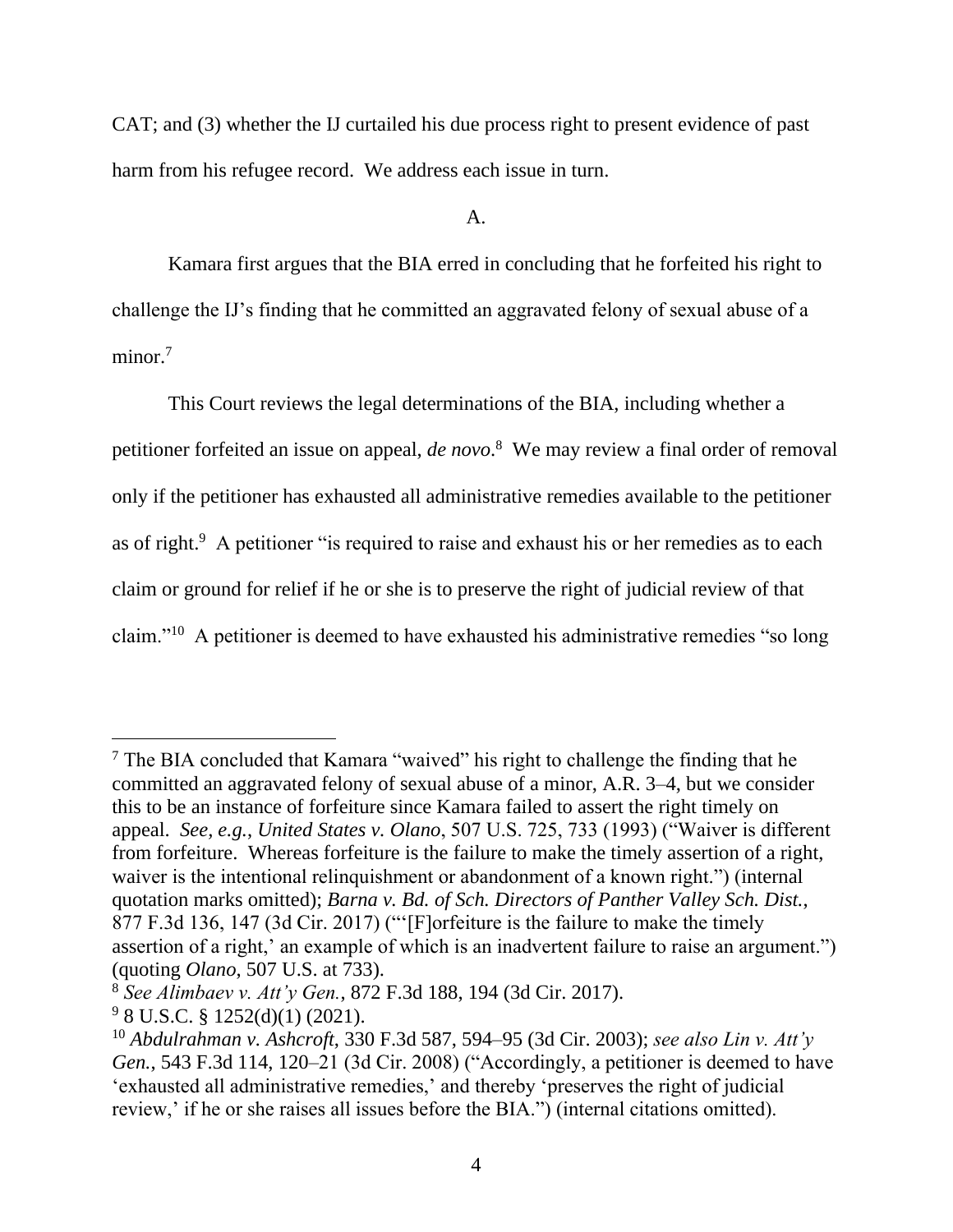as [he] makes some effort, however insufficient, to place the [BIA] on notice of a straightforward issue being raised on appeal."<sup>11</sup>

As previously discussed, the IJ determined that Kamara was subject to removal under two independent INA provisions: (1) INA Section  $237(a)(2)(E)(i)$ , for being convicted of a crime of child abuse; and (2) INA Section 237(a)(2)(A)(iii), for being convicted of an aggravated felony of sexual abuse of a minor. Kamara argued to the BIA that the IJ erred in finding him subject to removal under INA Section  $237(a)(2)(E)(i)$ , but he did not challenge the IJ's finding of removal under INA Section 237(a)(2)(A)(iii). The BIA concluded that Kamara "d[id] not meaningfully appeal the Immigration Judge's determination that [he] is removable under section 237(a)(2)(A)(iii) of the [INA]," and thus found that Kamara had forfeited this issue.<sup>12</sup>

Kamara posits two grounds for relief, neither of which is persuasive. First, he argues that he exhausted his administrative remedies to obtain judicial review by this Court because the BIA acknowledged (and therefore was on notice) that his appeal was premised, in part, on the alleged erroneous adjudication of his motion to terminate. In that motion, he argued to the IJ that he was not convicted of an aggravated felony of sexual abuse of a minor. The problem with this argument is that Kamara's motion to terminate was only before the IJ and was never before the BIA since Kamara did not

<sup>11</sup> *Yan Lan Wu v. Ashcroft*, 393 F.3d 418, 422 (3d Cir. 2005) (citing *Bhiski v. Ashcroft*, 373 F.3d 363, 367–68 (3d Cir. 2004)); *see also Abdulrahman*, 330 F.3d at 595 ("Because [the petitioner] could have raised the wrong-standard issue before the [BIA] and failed to do so, review on that ground has been foreclosed.").

 $12$  A.R. 4. Again, the BIA concluded that Kamara "waived" the issue, but we find this to be an instance in which Kamara forfeited his right to appeal the issue.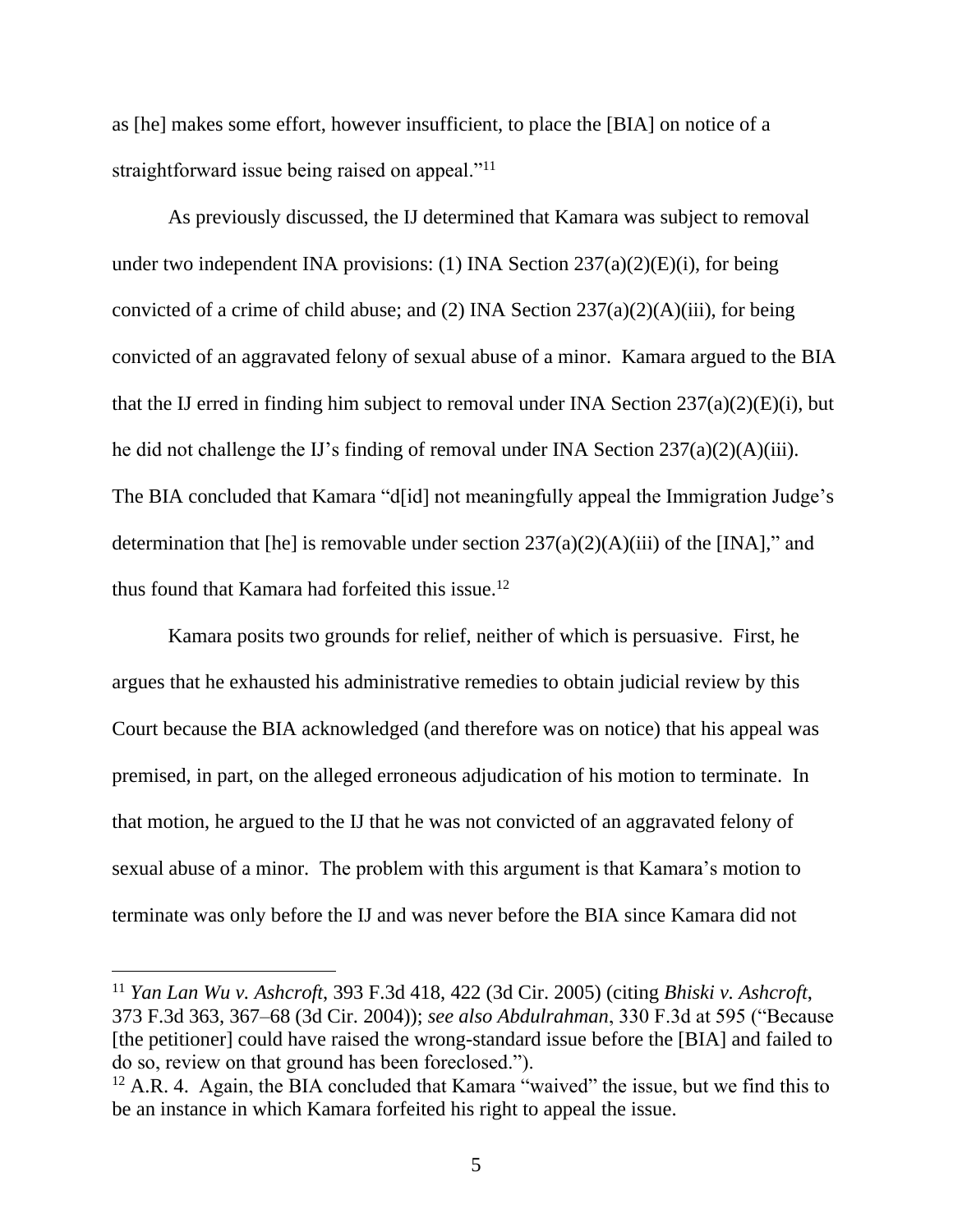appeal the IJ's denial of the motion. Kamara therefore "did nothing to alert the BIA that he wished to appeal" the IJ's determination that he was removable for an aggravated felony of sexual abuse of a minor.<sup>13</sup>

Second, Kamara argues that the exhaustion requirement is satisfied or excused because the BIA considered the issue of the aggravated felony of sexual abuse of a minor *sua sponte*. However, the BIA considered Kamara's removability for sexual abuse of a minor only to find that his forfeiture of this issue on appeal abrogated the need to consider his argument challenging his removability for child abuse, which he explicitly raised in his brief to the BIA. Since the IJ's determination that Kamara was convicted of an aggravated felony of sexual abuse of a minor was a sufficient and independent ground for removal and Kamara forfeited a challenge to that determination, the BIA correctly found that it did not need to consider the IJ's determination of a child-abuse conviction.<sup>14</sup>

Accordingly, the BIA did not err in finding that Kamara forfeited his right to challenge the IJ's finding that he was removable for having committed an aggravated felony of sexual abuse of a minor.

B.

Kamara next argues that the findings underlying the IJ's denial of protection under the CAT were not supported by substantial evidence.

<sup>13</sup> *See Joseph v. Att'y Gen.*, 465 F.3d 123, 126 (3d Cir. 2006).

<sup>14</sup> *See INS v. Bagamasbad*, 429 U.S. 24, 25 (1976) (per curiam) ("As a general rule courts and agencies are not required to make findings on issues the decision of which is unnecessary to the results they reach.").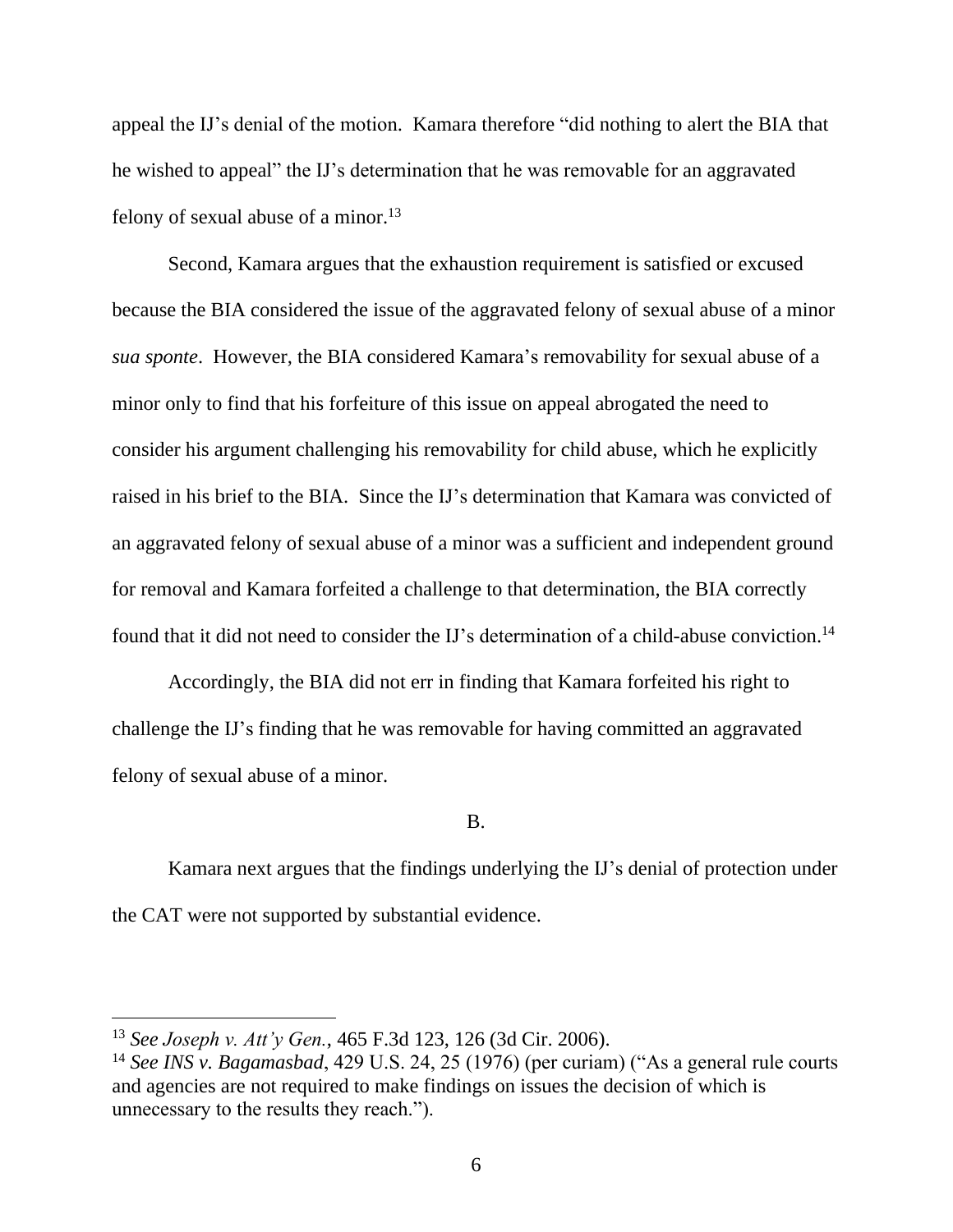To be eligible for deferral of removal under the CAT, an applicant must "establish that it is more likely than not that he or she would be tortured if removed to the proposed country of removal."<sup>15</sup> IJs must address two questions when evaluating claims of future torture: (1) a factual question, "what is likely to happen to the petitioner if removed[?]"; and (2) a legal question, "does what is likely to happen amount to the legal definition of torture?"<sup>16</sup> "Torture" is the intentional infliction of severe pain or suffering "by or at the instigation of or with the consent or acquiescence of a public official or other person acting in an official capacity."<sup>17</sup> To determine whether the petitioner has established that a public official will acquiesce to the future torture, the IJ must engage in a second twopart inquiry: (1) a factual determination as to how public officials will likely act in response to the harm that the petitioner fears, and (2) a legal determination of whether the likely response from public officials qualifies as acquiescence.<sup>18</sup> When answering these questions, the BIA must consider "all evidence relevant to the possibility of future torture," including past torture and the possibility of relocating to avoid future harm.<sup>19</sup>

This Court applies a "highly deferential" substantial-evidence standard of review to factual determinations, meaning that the "findings of fact are conclusive unless any reasonable adjudicator would be compelled to conclude to the contrary."<sup>20</sup> "If a

 $15$  8 C.F.R. §§ 208.16(c)(2), 1208.16(c)(2) (2020).

<sup>16</sup> *Myrie v. Att'y Gen.*, 855 F.3d 509, 516 (3d Cir. 2017) (quoting *Kaplun v. Att'y Gen.*, 602 F.3d 260, 271 (3d Cir. 2010)).

<sup>&</sup>lt;sup>17</sup> 8 C.F.R. § 1208.18(a)(1) (2020). This was the definition in effect at the time of the IJ's decision on July 17, 2020.

<sup>18</sup> *Myrie*, 855 F.3d at 516.

<sup>19</sup> 8 C.F.R. § 1208.16(c)(3) (2020).

<sup>20</sup> *Nasrallah v. Barr*, 140 S. Ct. 1683, 1692 (2020) (quoting 8 U.S.C. § 1252(b)(4)(B)).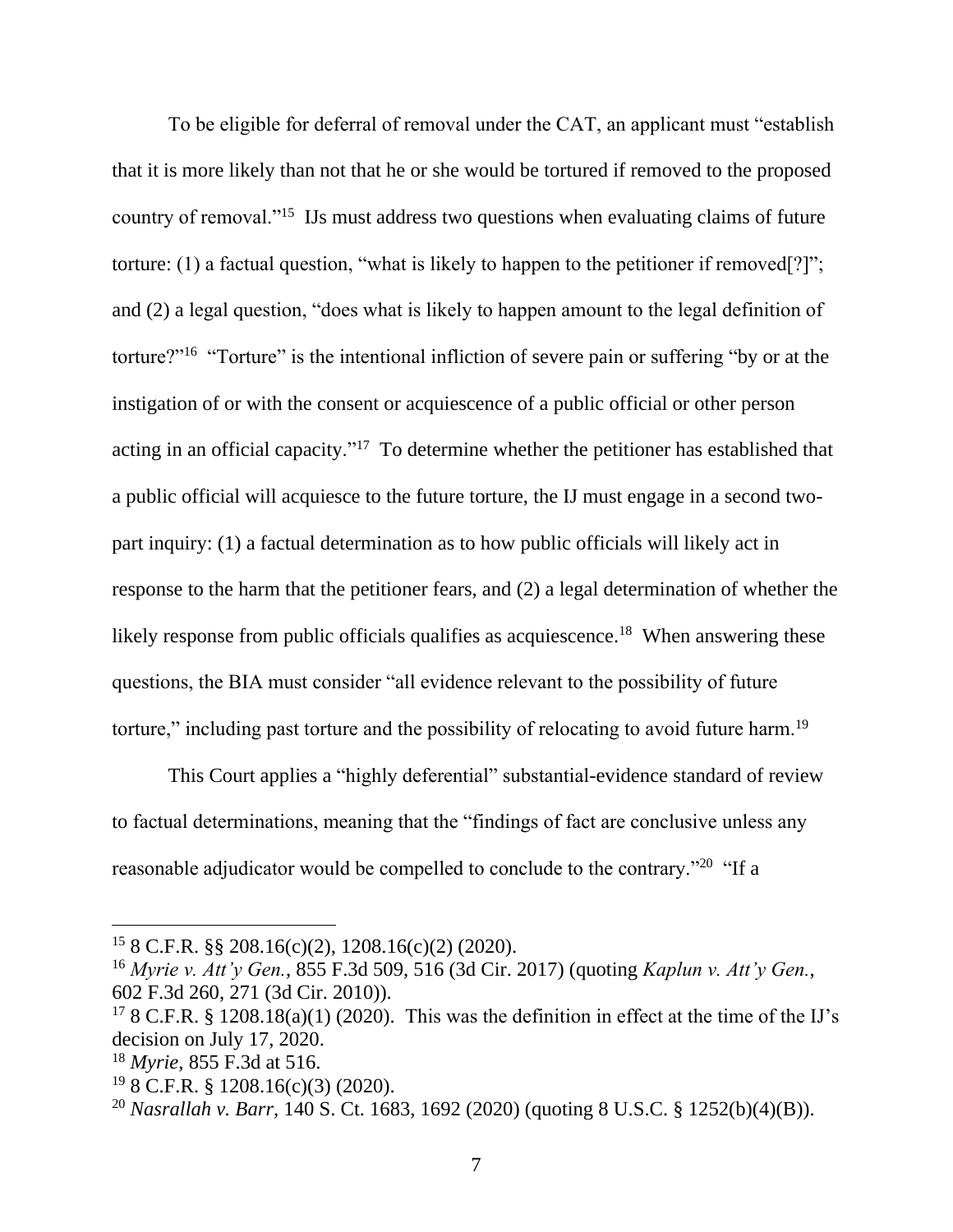reasonable fact finder could make a particular finding on the administrative record, then the finding is supported by substantial evidence." 21 We review legal conclusions *de novo*. 22

The IJ found that Kamara's testimony was credible, and that Kamara had sufficiently corroborated his claim. Nonetheless, the IJ concluded that Kamara had not met his burden of demonstrating eligibility for deferral of removal under the CAT because he had not established that he will more likely than not suffer torture if returned to Sierra Leone. The IJ noted that Kamara returned to Sierra Leone in 2010 without incident, that the Sierra Leonean government had not acquiesced or was willfully blind to Kamara's past harm since the government invited Kamara to testify against Adams, and that the *Sierra Leone 2019 Human Rights Report* from the U.S. Department of State indicates that there have not been any arbitrary or unlawful killings or reports of torture in Sierra Leone since the new administration.

With respect to potential discrimination that Kamara may experience as a member of the Temne tribe, the IJ found the evidence to be insufficient to demonstrate that Kamara would be targeted for this reason or that any such harm would be severe enough to constitute torture. Furthermore, the IJ concluded that Kamara could live in other areas of the country aside from Freetown, again citing Kamara's previous visit in 2010 as evidence that Kamara could return without harm and that any resulting harm, including discrimination, would not constitute torture.

<sup>21</sup> *Dia v. Ashcroft*, 353 F.3d 228, 249 (3d Cir. 2003) (en banc).

<sup>22</sup> *Myrie*, 855 F.3d at 515.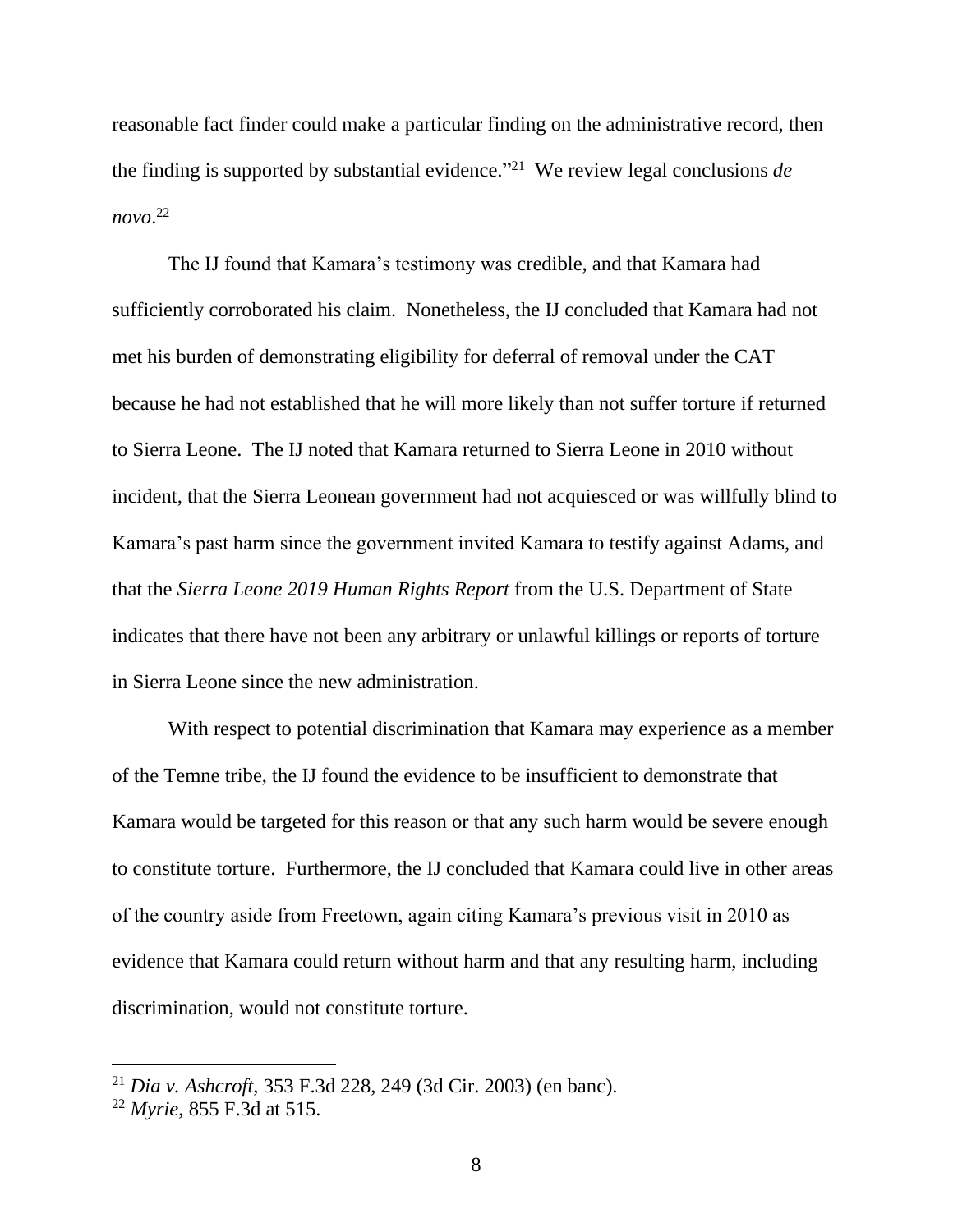The BIA agreed that Kamara had not met his burden of establishing that he will more likely than not suffer torture upon his return to Sierra Leone. Specifically, the BIA concluded that Kamara had not identified any clear error in the IJ's factual findings or legal conclusions.

Substantial evidence supports the denial of Kamara's torture claim under the CAT. Consistent with the obligation to consider "all evidence relevant to the possibility of future torture,"<sup>23</sup> both the IJ and the BIA weighed Kamara's evidence and found that Kamara had not established that he will more than likely be tortured if returned to Sierra Leone. The IJ found Kamara's testimony to be credible and Kamara's claim to be corroborated. However, credibility and corroboration do not necessarily mean that Kamara automatically satisfies his burden of proof. The IJ must still weigh the evidence to determine what is more than likely to happen. Based on the administrative record, a reasonable fact finder could conclude that Kamara would not more than likely be tortured. In particular, we note that Kamara already returned to Sierra Leone for a month without incident, there is no indication that he cannot relocate to other areas of the country, the evidence supports that the government does not consent or acquiesce to torture, and the government's response to Kamara's past harm demonstrates that the government did not previously consent or acquiesce to torture. Furthermore, in light of the record, we agree that any potential harm or discrimination that Kamara may experience would not rise to the level of torture.

<sup>23</sup> *See* 8 C.F.R. § 1208.16(c)(3).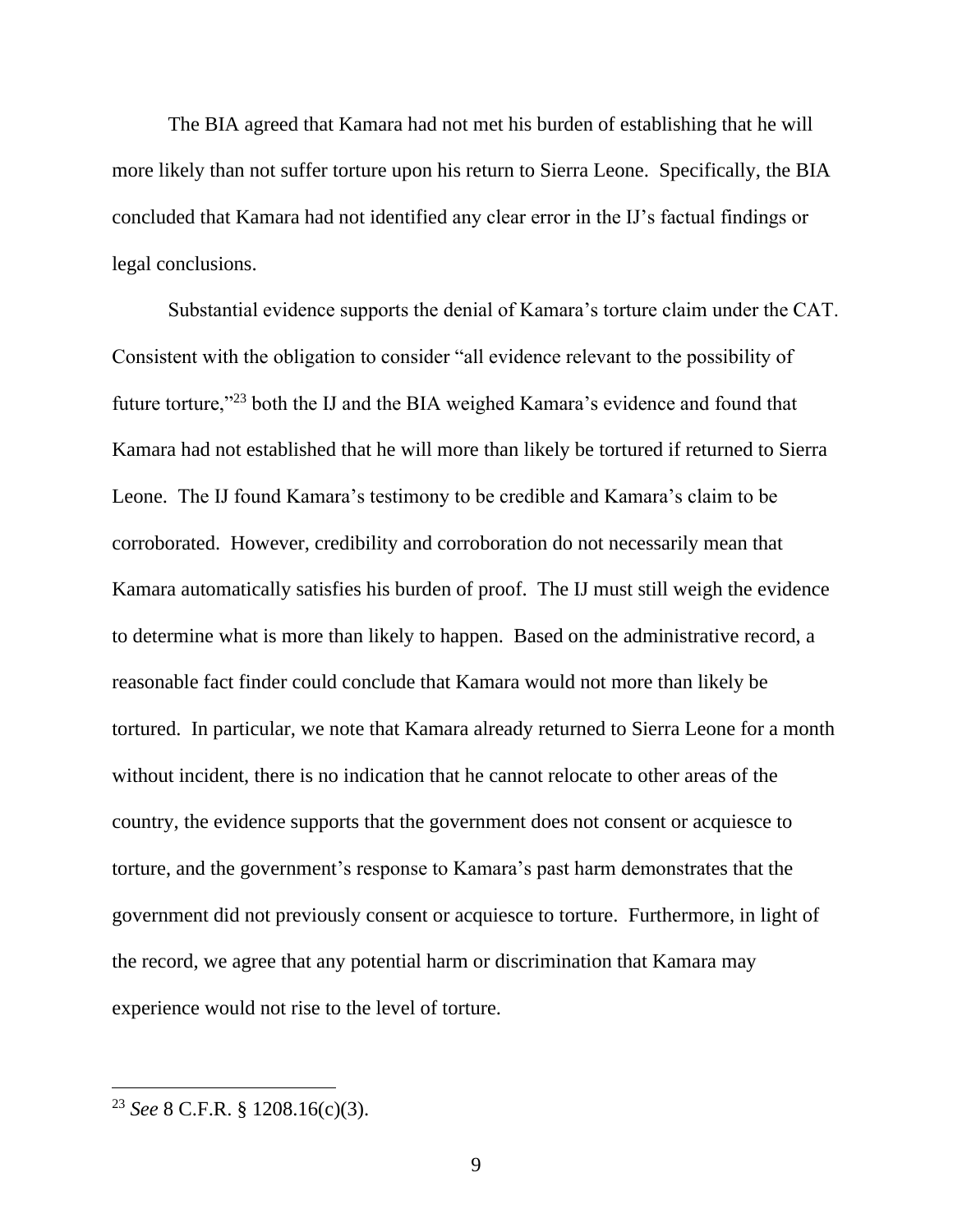Accordingly, the BIA did not err in finding that the IJ's decision was supported by substantial evidence.

#### $C_{\cdot}$

Finally, Kamara argues that the IJ failed to facilitate the production of evidence and thereby curtailed his due process rights to present evidence of his refugee record at his merits hearing. Kamara also argues that the IJ ignored that past torture is probative evidence of the likelihood that an individual will be tortured again in the future.

Individuals facing removal are entitled to due process, the fundamental requirement of which is "the opportunity to be heard at a meaningful time and in a meaningful manner."<sup>24</sup> In adjudicative contexts, such as a removal proceeding, due process requires three elements: (1) that the individual be entitled to "factfinding based on a record produced before the decisionmaker and disclosed to" him; (2) that the individual be allowed to make arguments and present evidence on his own behalf; and (3) that the individual have the right to an individualized determination of his interests.<sup>25</sup> To establish a violation of due process, the individual must show a violation of one of the three requirements above, as well as an initial showing of substantial prejudice,  $26$ 

<sup>24</sup> *Abdulai v. Ashcroft*, 239 F.3d 542, 549 (3d Cir. 2001) (quoting *Mathews v. Eldridge*, 424 U.S. 319, 333 (1976)).

<sup>25</sup> *Id.* (quoting *Llana–Castellon v. INS*, 16 F.3d 1093, 1096 (10th Cir. 1994)); *see also B.C. v. Att'y Gen.*, 12 F.4th 306, 313 (3d Cir. 2021).

<sup>26</sup> *Bonhometre v. Gonzales*, 414 F.3d 442, 448 (3d Cir. 2005).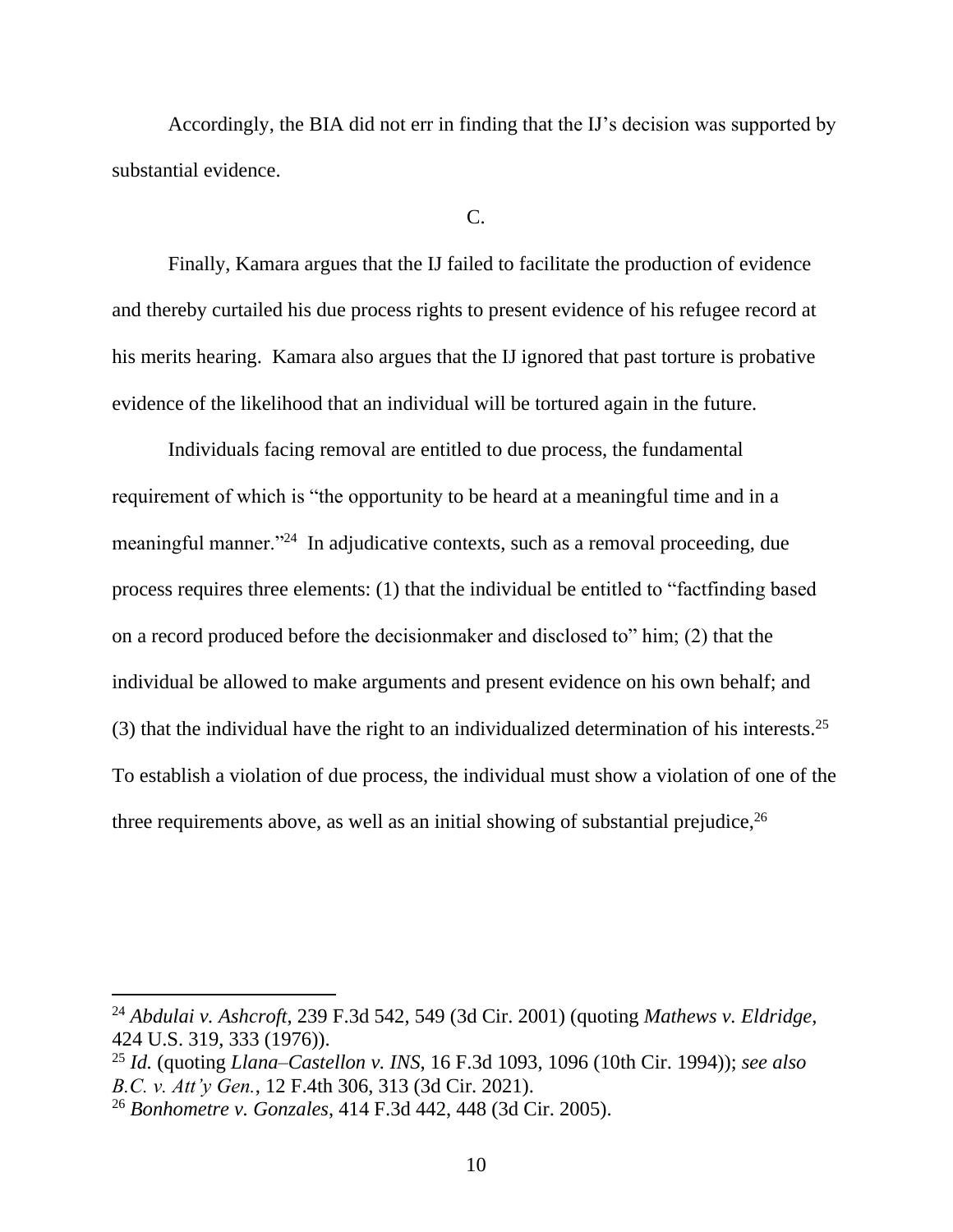meaning "a 'reasonable likelihood' of a different outcome" in the absence of the alleged error.<sup>27</sup> We review *de novo* claims of denial of due process.<sup>28</sup>

Kamara requested a continuance of the merits hearing so that he could receive a copy of the records of his previous refugee application from DHS. The IJ granted the request in a form order. Kamara then filed a motion to subpoena his refugee records from DHS, which the IJ denied. The BIA found that Kamara's due process rights were not violated because Kamara "ha[d] not meaningfully asserted how obtaining his records regarding what he experienced in the past would help establish that it is more likely than not that he would be tortured in the future."<sup>29</sup> The BIA also determined that the IJ viewed Kamara's testimony about past events as credible.

Kamara has not shown that he was prejudiced by the IJ's denial of the motion to subpoena his refugee records. Kamara himself conceded in his brief to the BIA that he did not remember presenting documents or non-testimonial evidence at his refugee interview.<sup>30</sup> The only evidence that Kamara contends would be part of the refugee record is testimonial evidence that he gave to the U.S. Government recounting incidents with Adams. Kamara presented this testimonial evidence to the IJ without needing his refugee

<sup>27</sup> *Fadiga v. Att'y Gen.*, 488 F.3d 142, 160 (3d Cir. 2007) (quoting *United States v. Charleswell*, 456 F.3d 347, 361 (2006)).

<sup>28</sup> *Id.* at 154.

 $^{29}$  A.R. 6.

<sup>&</sup>lt;sup>30</sup> Earlier, during the July 17, 2020 hearing, Kamara testified that the only documents that he provided to the U.S. Government as part of his refugee packet were a high school ID and a paper from the embassy of the Republic of The Gambia saying that he is from Sierra Leone.A.R. 159–61.Neither of these documents are necessary to support his report of past harm, and he does not mention these documents in his briefs to either the BIA or this Court.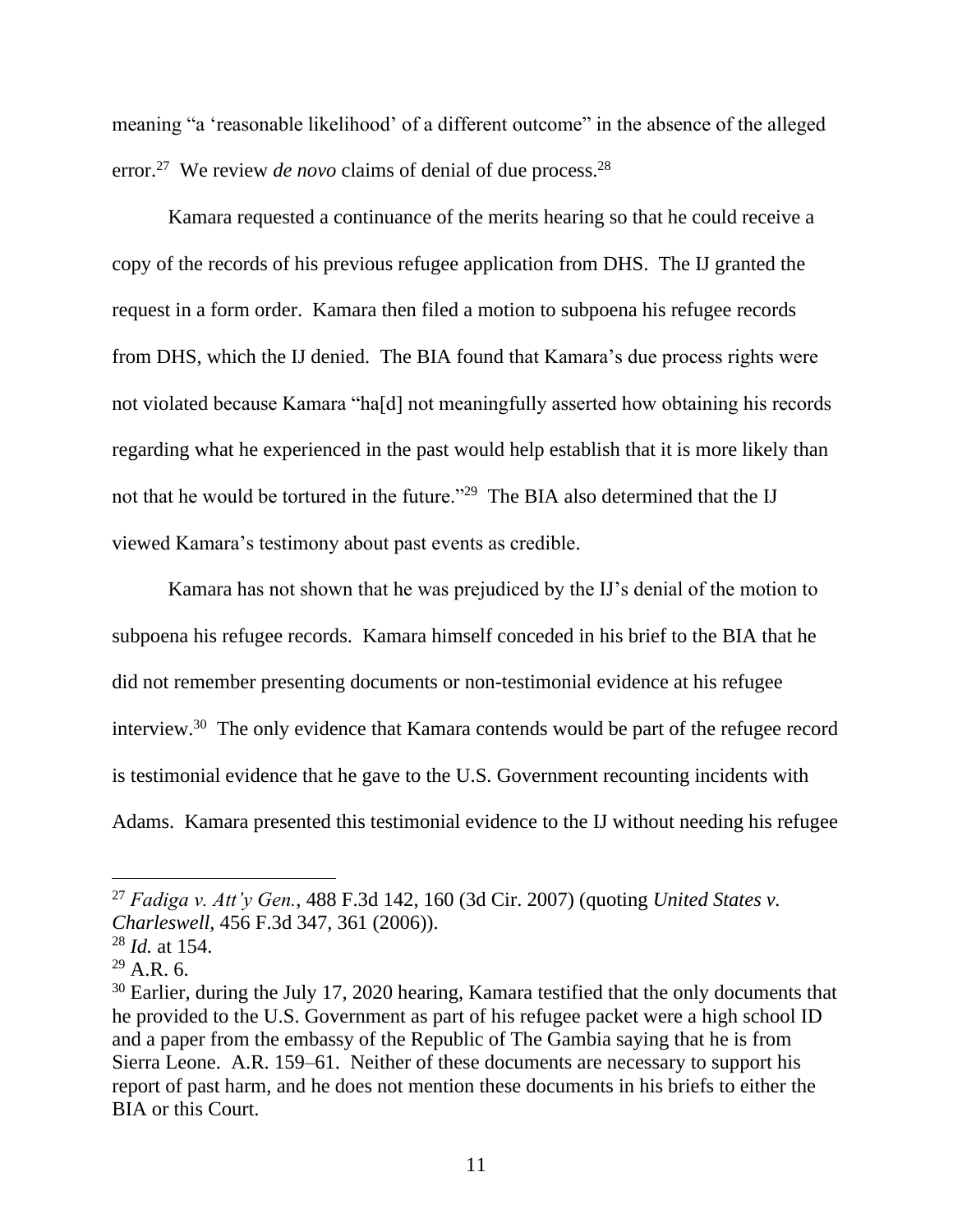record, and he does not allege what other evidence may be in the refugee record that could have aided in his removal proceeding. Furthermore, Kamara has not shown that the IJ ignored his testimony of past harm. The IJ considered Kamara's testimony of past harm and presumed the testimony to be credible.

Kamara also asserts that "[v]iolations of regulations promulgated to protect fundamental statutory or constitutional rights need not be accompanied by a showing of prejudice to warrant judicial relief."<sup>31</sup> However, the only regulations that Kamara identifies that were allegedly violated are  $8$  C.F.R.  $\S$  1240.10(a)(4), requiring an IJ to *advise* an individual that he will have a reasonable opportunity to examine and object to the evidence against him, to present evidence in his or her own behalf, and to crossexamine witnesses presented by the Government; and 8 CFR §§ 208.16(c)(3)(i) and  $1208.16(c)(3)(i)$ , both requiring an IJ to consider all evidence relevant to the possibility of future torture, including evidence of past torture, when assessing whether it is more likely than not that an applicant would be tortured in the proposed country of removal. The record does not support a finding that the IJ violated any of these regulations with respect to the refugee records. Kamara does not allege that the IJ failed to *advise* him of his right to present evidence, and the record does not show that the IJ ignored evidence of past torture in determining the possibility of future torture. Even if a showing of prejudice were not necessary, Kamara has not established a regulatory violation to warrant relief.

<sup>31</sup> Pet. Br. at 22–23 (quoting *Leslie v. Att'y Gen.*, 611 F.3d 171, 178 (3d Cir. 2010)).